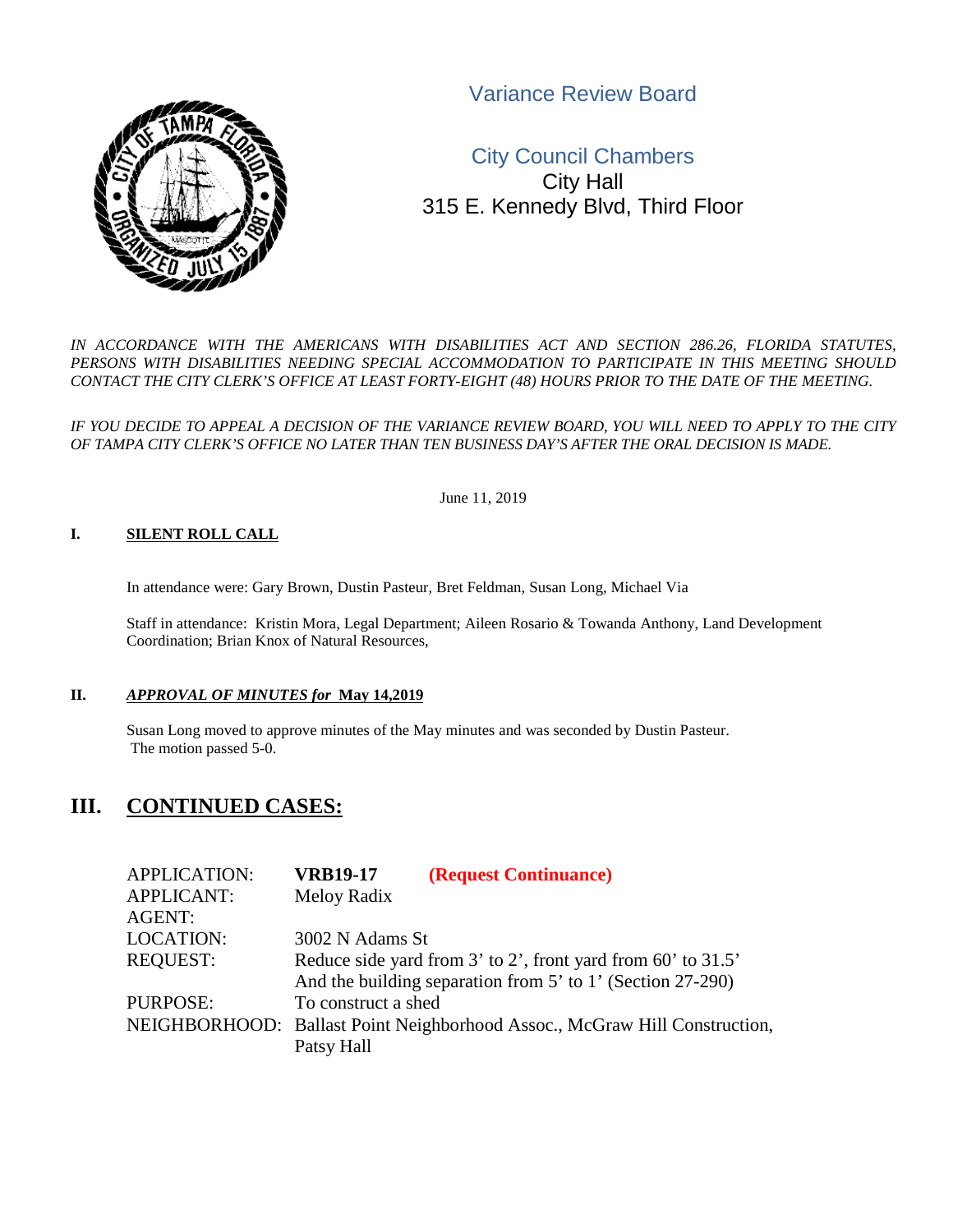Staff introduced the case, reviewing the request, showing an aerial and photographs and explaining the site plan

### Hardship is due:

Comments from anyone in audience:

# **BOARD DISCUSSION:**

After Board discussion Susan Long moved that the application be continued because the applicant requested and was seconded by Bret Feldman. The motion passed 5-0.

| <b>APPLICATION:</b> | <b>VRB19-18</b>                                          | (Continued to August)                                                          |  |
|---------------------|----------------------------------------------------------|--------------------------------------------------------------------------------|--|
| <b>APPLICANT:</b>   | Paul Quinn, Jr.                                          |                                                                                |  |
| AGENT:              |                                                          |                                                                                |  |
| <b>LOCATION:</b>    | 3101 W Prospect Road 1/2                                 |                                                                                |  |
| <b>REQUEST:</b>     | Reduce rear yard setback from 20' to 8' (Section 27-156) |                                                                                |  |
| PURPOSE:            | To construct residential addition                        |                                                                                |  |
|                     |                                                          | NEIGHBORHOOD: Golfview Civic & Garden Assoc., SOHO Business Alliance, Parkland |  |
|                     |                                                          | Estates Civic Club, Inc., Palma Ceia Neighborhood Assoc., Inc. New             |  |
|                     | Suburb Beautiful Civic Assoc.                            |                                                                                |  |

Staff introduced the case, reviewing the request, showing an aerial and photographs and explaining of the site plan.

#### Hardship is due:

No comments from anyone in audience.

### **BOARD DISCUSSION:**

After Board discussion Susan Long moved that the application be approved and based upon the hardship criteria stated above and the motion was seconded by Dustin Pasteur. The motion passed 5-0.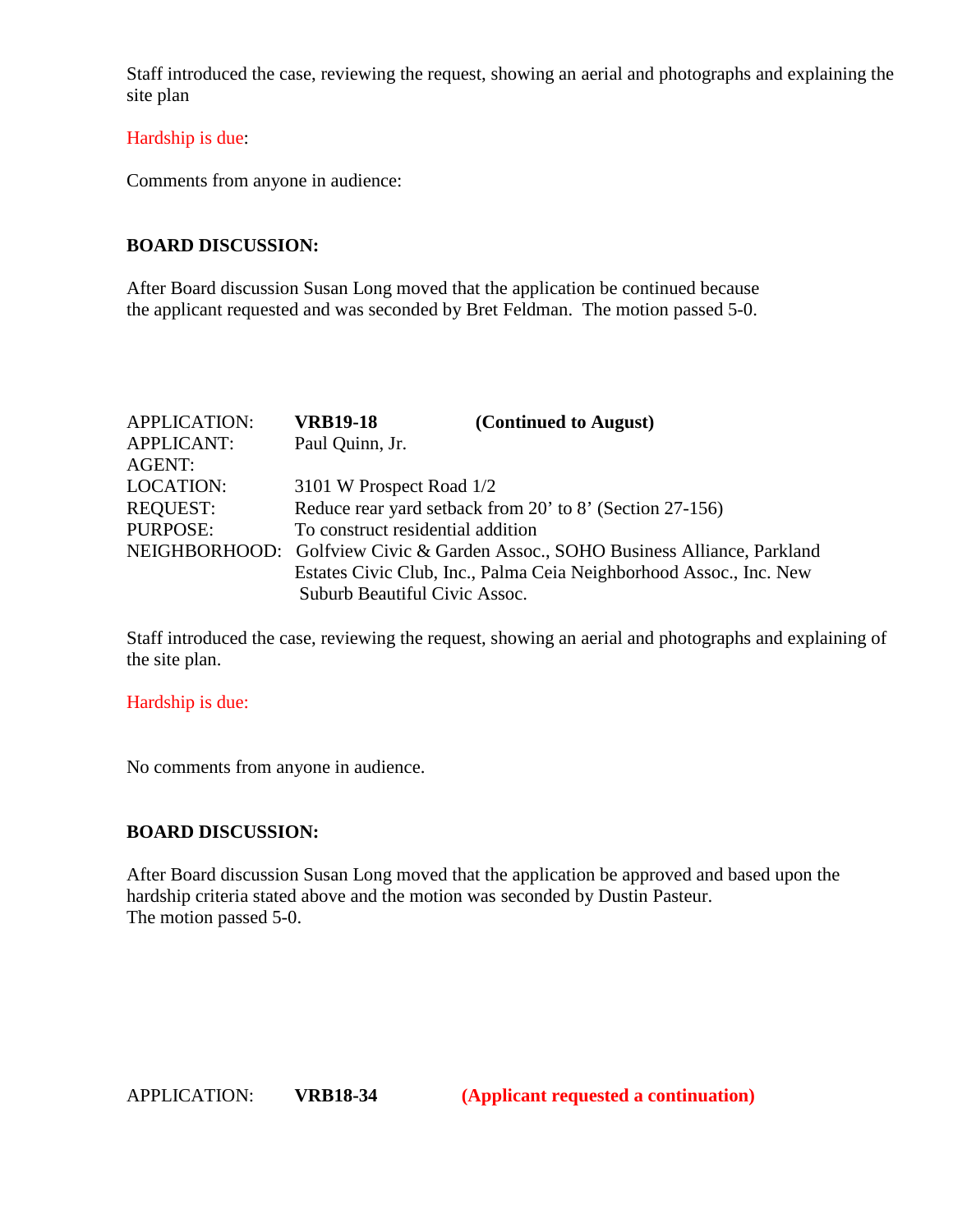| <b>APPLICANT:</b> | <b>Garrett Gilkey</b>                                                         |
|-------------------|-------------------------------------------------------------------------------|
| AGENT:            |                                                                               |
| LOCATION:         | 214 N Howard Avenue                                                           |
| <b>REQUEST:</b>   | Reduce required parking spaces from 12 to 4 (Section 27-283.7)                |
| PURPOSE:          | To allow medical office.                                                      |
|                   | NEIGHBORHOOD: North Hyde Park Civic Assoc., West Tampa CRA Community Advisory |
|                   | Committee, SOHO Business Alliance, North Hyde Park Alliance, Parkland         |
|                   | Estates Civic Club, Historic Hyde Park Neighborhood Assoc.                    |

Staff introduced the case, reviewing the request, showing an aerial and photographs and explaining the site plan.

### Hardship is due:

No comments from anyone in audience.

# **BOARD DISCUSSION:**

After Board discussion Susan Long moved that the application be continued because the applicant requested and was seconded by Michael Via. The motion passed 3-2 with Bret Feldman and Dustin Pasteur abstained from this case.

| <b>APPLICATION:</b> | <b>VRB19-43</b>                        | (APPROVED)                                                            |
|---------------------|----------------------------------------|-----------------------------------------------------------------------|
| <b>APPLICANT:</b>   | Faye Pearson                           |                                                                       |
| AGENT:              |                                        |                                                                       |
| LOCATION:           | 4318 S Coolidge Ave                    |                                                                       |
| <b>REQUEST:</b>     |                                        | To reduce the rear yard from 3' to 2.1' and reduce the side yard from |
|                     | 7' to 4.3' (Section 27-290 and 27-156) |                                                                       |
| PURPOSE:            | To vest existing structures            |                                                                       |
|                     |                                        | NEIGHBORHOOD: Fair Oaks/Manhattan Manor Neighborhood Assoc.           |

Staff introduced the case, reviewing the request, showing an aerial and photographs and explaining the site plan.

Hardship is due: Accessory structures have been there more than 30yrs, and the carport existed when the home was purchased. Placement of the sheds elsewhere on the property would create a practical difficulty due to the layout of the existing structures on the property.

No comments from anyone in the audience.

### **BOARD DISCUSSION:**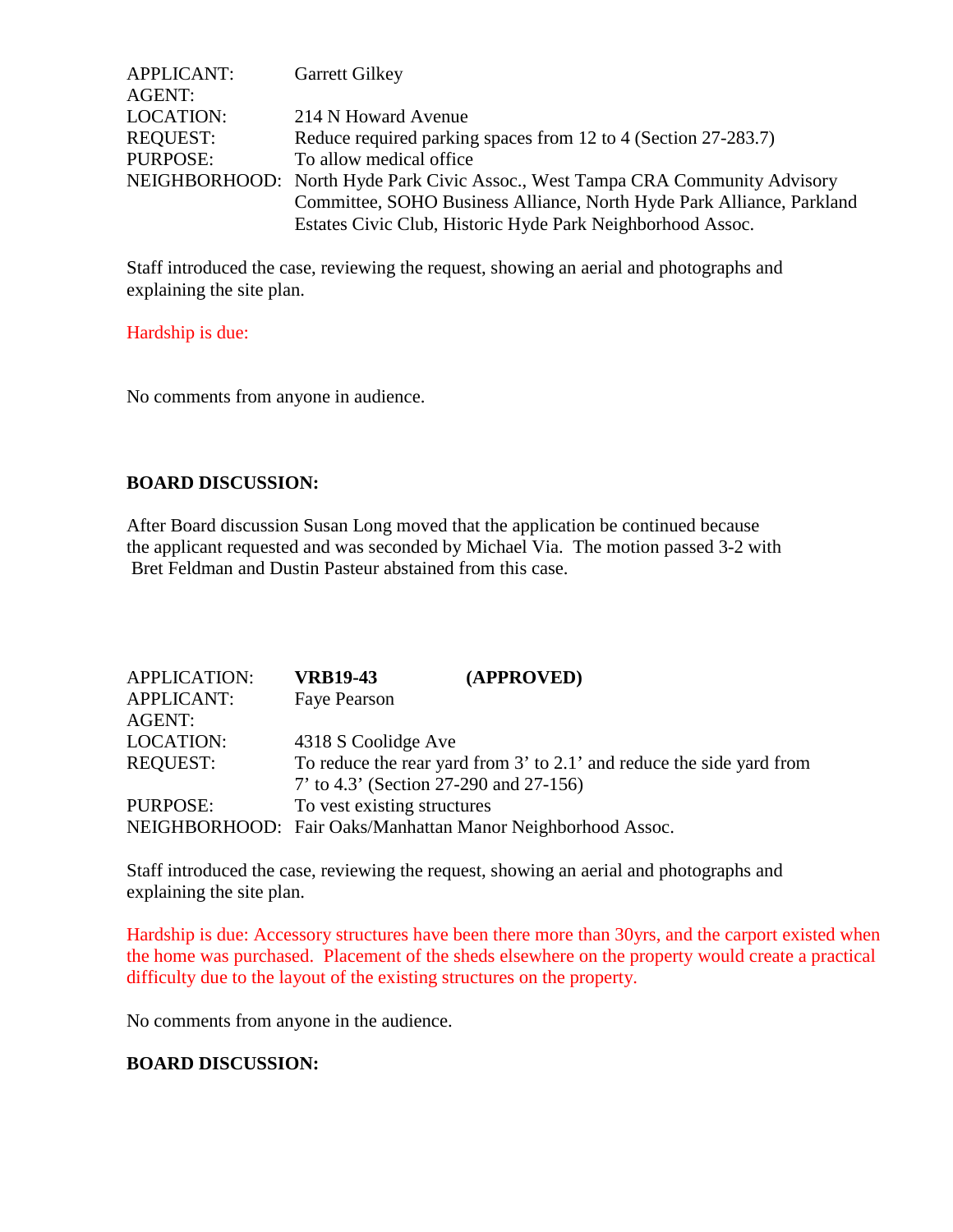After Board discussion Michael Via moved that the application be approved and based upon the hardship criteria stated above, and the motion was seconded by Dustin Pasteur. The motion passed 5-0.

# **VI. NEW CASES:**

| <b>APPLICATION:</b> | <b>VRB19-40</b>            | (APPROVED)                                                                |
|---------------------|----------------------------|---------------------------------------------------------------------------|
| <b>APPLICANT:</b>   |                            | Joseph Scarpa/ Jose Hernandez                                             |
| <b>AGENT:</b>       |                            | Josse Salgado / Antonio Hernandez                                         |
| <b>LOCATION:</b>    | 3102 N Woodrow Avenue      |                                                                           |
| <b>REQUEST:</b>     |                            | To reduce the rear yard from 20' to $14.2$ ' (Section 27-156)             |
| PURPOSE:            | To vest existing structure |                                                                           |
|                     |                            | NEIGHBORHOOD: Riverside Heights Civic Assoc., One Laurel Place, THCA Land |
|                     |                            | Use Committee, Business Guild of Seminole Heights, Tampa Heights          |
|                     |                            | Civic Assoc. Business Guild of Seminole Heights, Tampa Heights Civic      |
|                     | Assoc.                     |                                                                           |

Staff introduced the case, reviewing the request, showing an aerial and photographs and explaining the site plan.

Hardship is due to: The physical layout of the property is not changing, but the lot split creates the need to reevaluate the setbacks. The property is on a corner lot, meaning it has two frontages. The property as it exists before the lot split is not in compliance with current front-yard setbacks, but is grandfathered in. The lot split forces a switch in the front and side lots, thus resolving the current nonconformity as to the front yard setback but creating a new, lesser non-conformity as to the rear yard setback (the impact of which is lessened by an alleyway in the new rear yard).

No comments from anyone in the audience.

# **BOARD DISCUSSION:**

After Board discussion Dustin Pasteur moved that the application be approved and based upon the hardship criteria stated above, and the motion was seconded by Susan Long. The motion passed 5-0.

| <b>APPLICATION:</b> | <b>VRB 19-63</b>                   | (APPROVED)                                                  |  |
|---------------------|------------------------------------|-------------------------------------------------------------|--|
| <b>APPLICANT:</b>   | Mike Black                         |                                                             |  |
| AGENT:              | Pamela Hatley                      |                                                             |  |
| <b>LOCATION:</b>    | 4902 W Idaho St                    |                                                             |  |
| <b>REQUEST:</b>     |                                    | To reduce the side yard setback 7' to 5.9' (Section 27-156) |  |
| PURPOSE:            | To vest existing residence         |                                                             |  |
| NEIGHBORHOOD:       | Port Tampa City, Inc. Civic Assoc. |                                                             |  |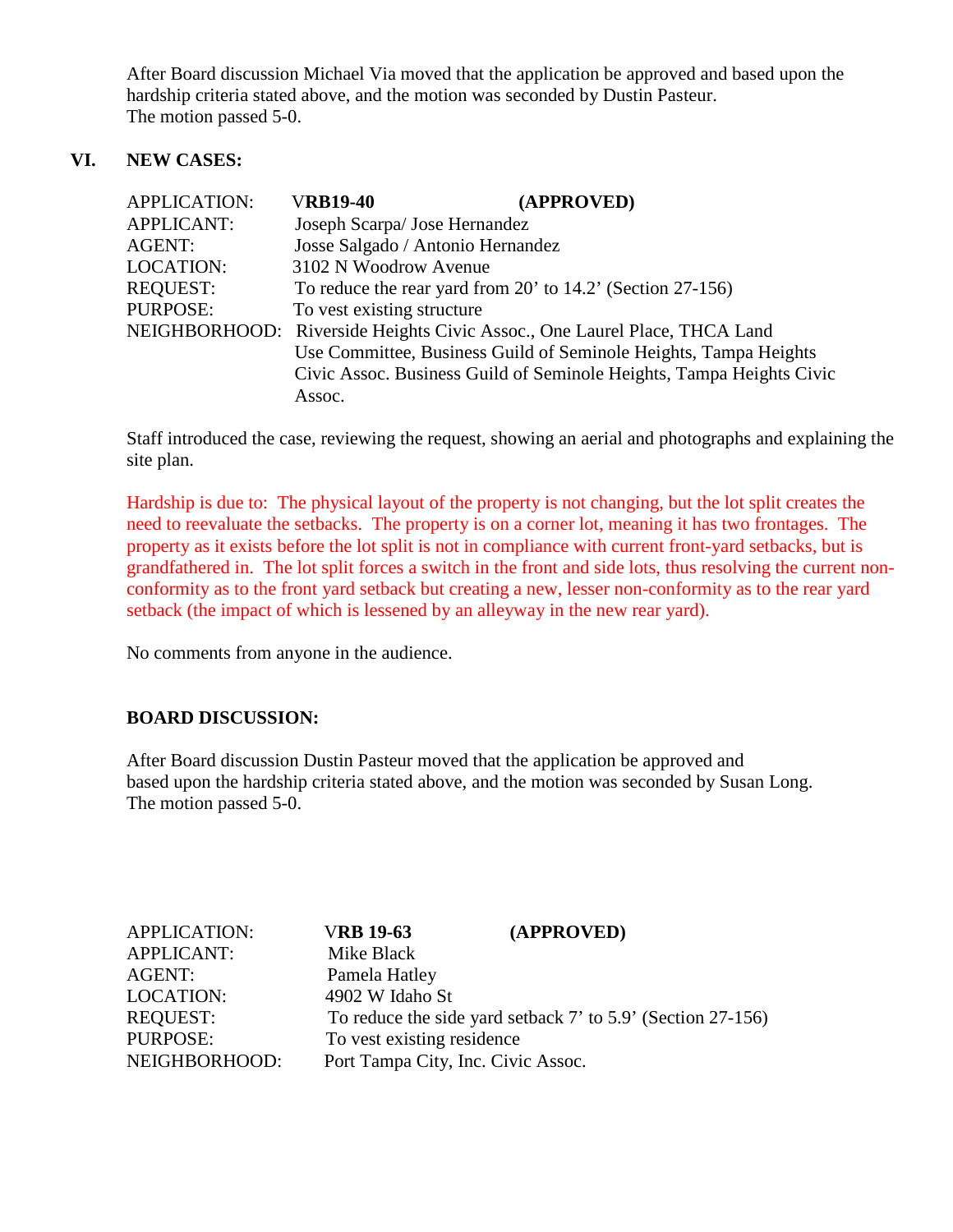Staff introduced the case, reviewing the request, showing an aerial and photographs and explaining the site plan.

Hardship is due to: Home was built back in 1967, and the footprint of the home has existed without change since that time, and particularly since it was purchased by the current owner in 2009. Though no records to show if there were variances granted or approved at the time the home was constructed, the city permitted the construction in 1967. There is a practical difficulty to modifying the existing structure, which existed since 1967. The home's bathroom and laundry room exist within the nonconforming portion of the structure, and this portion of the structure existed prior to the neighboring home being constructed.

Rhonda Nelson – former owner is speaking on good faith for this applicant. Nora & Matthew Grosky – neighbor – stating that the structure is dilapidated, and that it is too close to their home for the fire protection.

### **BOARD DISCUSSION:**

After Board discussion Bret Feldman moved that the application be approved and based upon the hardship criteria stated above, and the motion was seconded by Dustin Pasteur. The motion passed 5-0.

| <b>APPLICATION:</b> | <b>VRB 19-65</b>     | (APPROVED)                                       |
|---------------------|----------------------|--------------------------------------------------|
| <b>APPLICANT:</b>   | Dorit Breiter        |                                                  |
| <b>AGENT:</b>       |                      |                                                  |
| <b>LOCATION:</b>    | 2901 W San Carlos St |                                                  |
| <b>REQUEST:</b>     |                      | Removal of Grand Tree (Section 13-45g)           |
| <b>PURPOSE:</b>     |                      | To construct two story single family residential |
| NEIGHBORHOOD:       |                      | Bayshore Gardens Neighborhood Assoc., Inc.       |
|                     |                      | Parkland Estates Civic Club, Inc.                |
|                     |                      | Palma Ceia Neighborhood Assoc.                   |
|                     |                      |                                                  |

Staff introduced the case, reviewing the request, showing an aerial and photographs and explaining the site plan.

Hardship is due to: 37inch live oak tree on property approximately halfway into the depth of the lot, and given the 50x100 lot size, even with multiple alternative designs the tree is in the center of the lot and prevents reasonable use for construction of a reasonably designed single-family home.

No comments from anyone in the audience.

After Board discussion Dustin Pasteur moved that the application be approved and based upon the hardship criteria stated above, and the motion was seconded by Susan Long. The motion passed 5-0.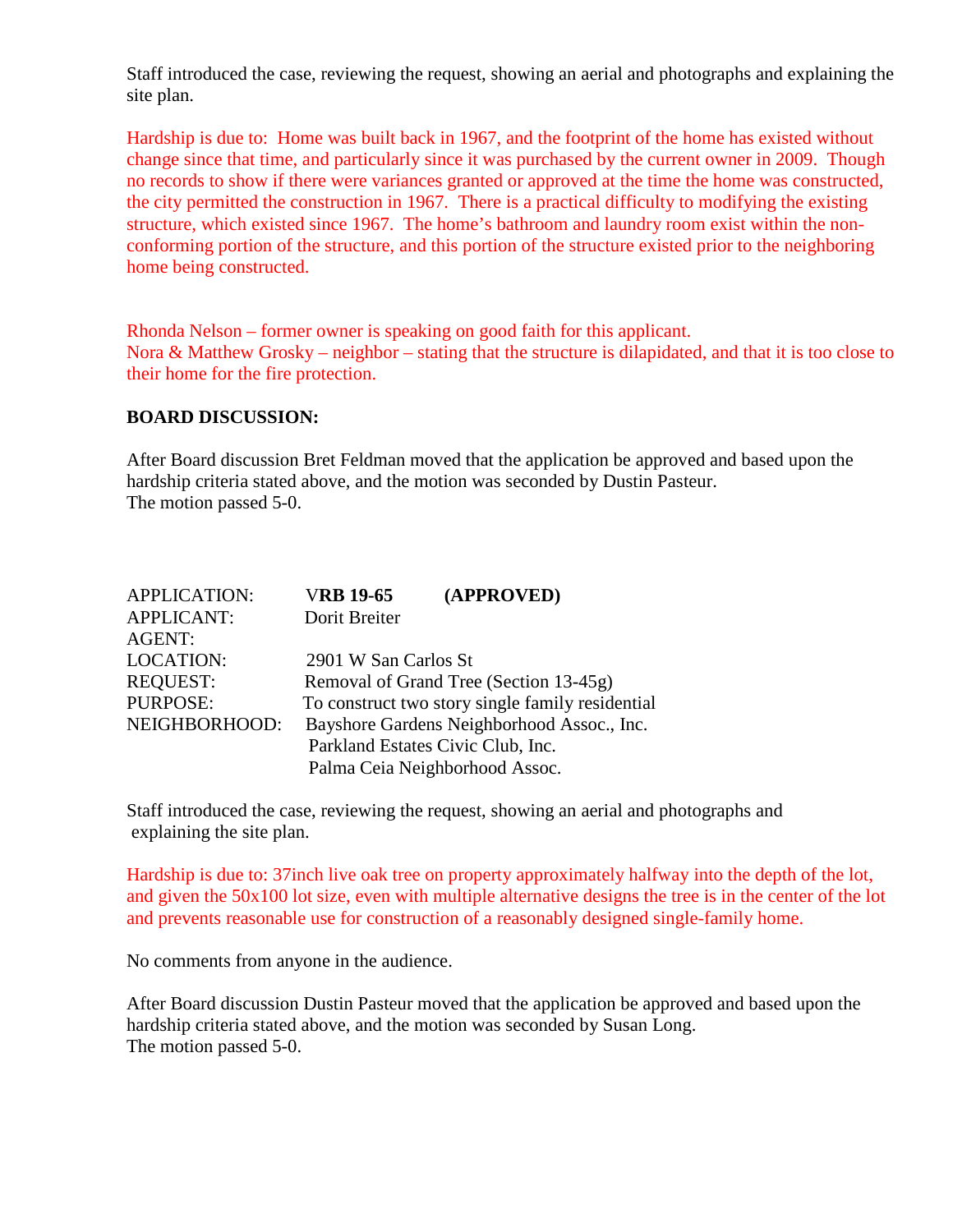| <b>APPLICATION:</b> | <b>VRB 19-66</b> | (APPROVED)                                                   |
|---------------------|------------------|--------------------------------------------------------------|
| <b>APPLICANT:</b>   | Jacob Cremer     |                                                              |
| AGENT:              |                  |                                                              |
| <b>LOCATION:</b>    | 1309 W Main St   |                                                              |
| <b>REQUEST:</b>     |                  | Removal of multiple Grand Trees and to reduce the trees from |
|                     |                  | 50% to 42.4% (Section 13-45 (g) and 27-285)                  |
| PURPOSE:            |                  | West River Mixed Use Redevelopment Project                   |
| NEIGHBORHOOD:       | N/A              |                                                              |

Staff introduced the case, reviewing the request, showing an aerial and photographs and explaining the site plan.

Hardship is due to: The applicant is removing five of the eleven grand trees on the property. Of the five that applicant sought to remove, Natural Resources agreed that four of those five could be removed. The remaining tree, labeled tree #89, would be further injured in construction and is in the way of the only reasonable place to construct utilities and drainage, thus preventing reasonable use. The removal would be subject to the condition that no trees can be removed until after the building permit is approved.

 Leroy Moore – Tampa Housing Authority – on behalf of keeping the trees David Smith – Smith & Weaver, Esq. – on behalf of keeping the trees Brad Greene – developer on behalf of fixing the area

After Board discussion Bret Feldman moved that the application be approved and based upon the hardship criteria stated above, and the motion was seconded by Doug Pasteur. The motion passed 5-0.

| <b>APPLICATION:</b> | <b>VRB 19-70</b>          | (Request Continuance)                                                  |
|---------------------|---------------------------|------------------------------------------------------------------------|
| <b>APPLICANT:</b>   | <b>Lazaro</b> Lantes      |                                                                        |
| AGENT:              | Keith Bricklemyer         |                                                                        |
| <b>LOCATION:</b>    | 3207 W Palmira Avenue     |                                                                        |
| <b>REQUEST:</b>     |                           | To reduce the rear yard from 20' to 14.6' (Section 27-156)             |
| PURPOSE:            | To construct screen porch |                                                                        |
| NEIGHBORHOOD:       |                           | Palma Ceia Neighborhood Assoc., Inc. Parkland Estates Civic Club, Inc. |

Staff introduced the case, reviewing the request, showing an aerial and photographs and explaining the site plan.

#### Hardship is due to:

No comments from anyone in the audience.

After Board discussion ------------- moved that the application be approved and based upon the hardship criteria stated above, and the motion was seconded by -----------. The motion passed 5-0.